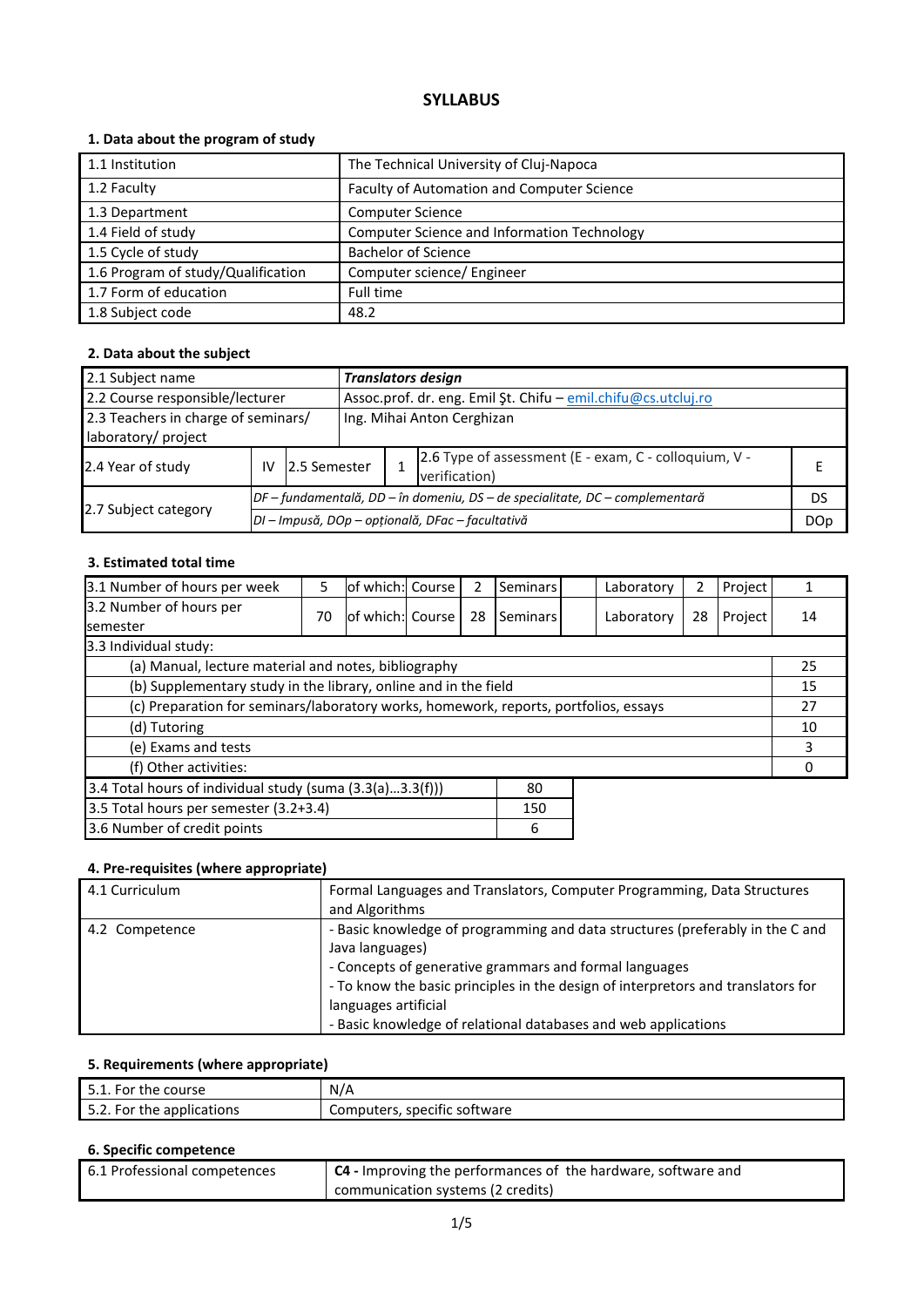|                       | C4.1 - Identifying and describing the defining elements of the performances of       |
|-----------------------|--------------------------------------------------------------------------------------|
|                       | the hardware, software and communication systems                                     |
|                       | C4.2 - Explaining the interaction of the factors that determine the                  |
|                       | performances of the hardware, software and communication systems                     |
|                       | C4.3 - Applying the fundamental methods and principles for increasing the            |
|                       | performances of the hardware, software and communication systems                     |
|                       | C4.4 - Choosing the criteria and evaluation methods of the performances of           |
|                       | the hardware, software and communication systems                                     |
|                       | C4.5 - Developing professional solutions for hardware, software and                  |
|                       | communication systems based on performance optimization                              |
|                       | C5 - Designing, managing the lifetime cycle, integrating and ensuring the            |
|                       | integrity of hardware, software and communication systems (2 credits)                |
|                       | C5.1 - Specifying the relevant criteria regarding the lifetime cycle, quality,       |
|                       | security and the computing system's interaction with the environment and the         |
|                       | human operator                                                                       |
|                       | C5.2 - Using interdisciplinary knowledge for adapting the computing system to        |
|                       | the specific requirements of the application field                                   |
|                       | C5.3 - Using fundamental principles and methods for ensuring the security, the       |
|                       | safety and ease of exploitation of the computing systems                             |
|                       | C5.4 - Proper utilization of the quality, safety and security standards in the field |
|                       | of information processing                                                            |
|                       | C5.5 - Creating a project including the problem's identification and analysis, its   |
|                       | design and development, also proving an understanding of the basic quality           |
|                       | requirements                                                                         |
|                       | C6 - Designing intelligent systems (1 credit)                                        |
|                       | C6.1 - Describing the components of intelligent systems                              |
|                       | C6.2 - Using domain-specific tools for explaining and understanding the              |
|                       | functioning of intelligent systems                                                   |
|                       | C6.3 - Applying the fundamental methods and principles                               |
|                       | for specifying solutions for typical problems using intelligent systems              |
|                       | C6.4 - Choosing the criteria and evaluation methods for the quality,                 |
|                       | performances and limitations of intelligent systems                                  |
|                       | C6.5 - Developing and implementing professional projects for intelligent systems     |
| 6.2 Cross competences | N/A                                                                                  |

# **7. Discipline objective (as results from the** *key competences gained***)**

| 7.1 General objective   | To know the phases of programming language translators: lexical analysis,<br>٠<br>syntactic analysis, and code generation. |
|-------------------------|----------------------------------------------------------------------------------------------------------------------------|
|                         | To master the tree structure representation of XML documents.<br>$\bullet$                                                 |
| 7.2 Specific objectives | To know the classes of languages for which efficient translators and<br>$\bullet$                                          |
|                         | interpreters can be implemented.                                                                                           |
|                         | To know the rules for processing typical statements for interpreters.<br>٠                                                 |
|                         | To understand the difference between structure and presentation of                                                         |
|                         | documents.                                                                                                                 |
|                         | By using the Java language, to implement parsers of type SAX and DOM for<br>٠                                              |
|                         | XML documents containing DTD validation information.                                                                       |
|                         | By using the Java language, to implement XML document transformators,<br>٠<br>based on XSLT transformations.               |

### **8. Contents**

| 8.1 Lectures                                                 | <b>Hours</b> | Teaching methods      | <b>Notes</b> |
|--------------------------------------------------------------|--------------|-----------------------|--------------|
| Descriptive tools: extended Backus-Naur form.                |              | Online:               |              |
| Regular grammars and finite automata: finite automata, state |              | - Online on the Teams |              |
| diagrams and regular expressions.                            |              | platform              |              |
| Context-free grammars and pushdown auromata: examples.       |              | - The main ideas      |              |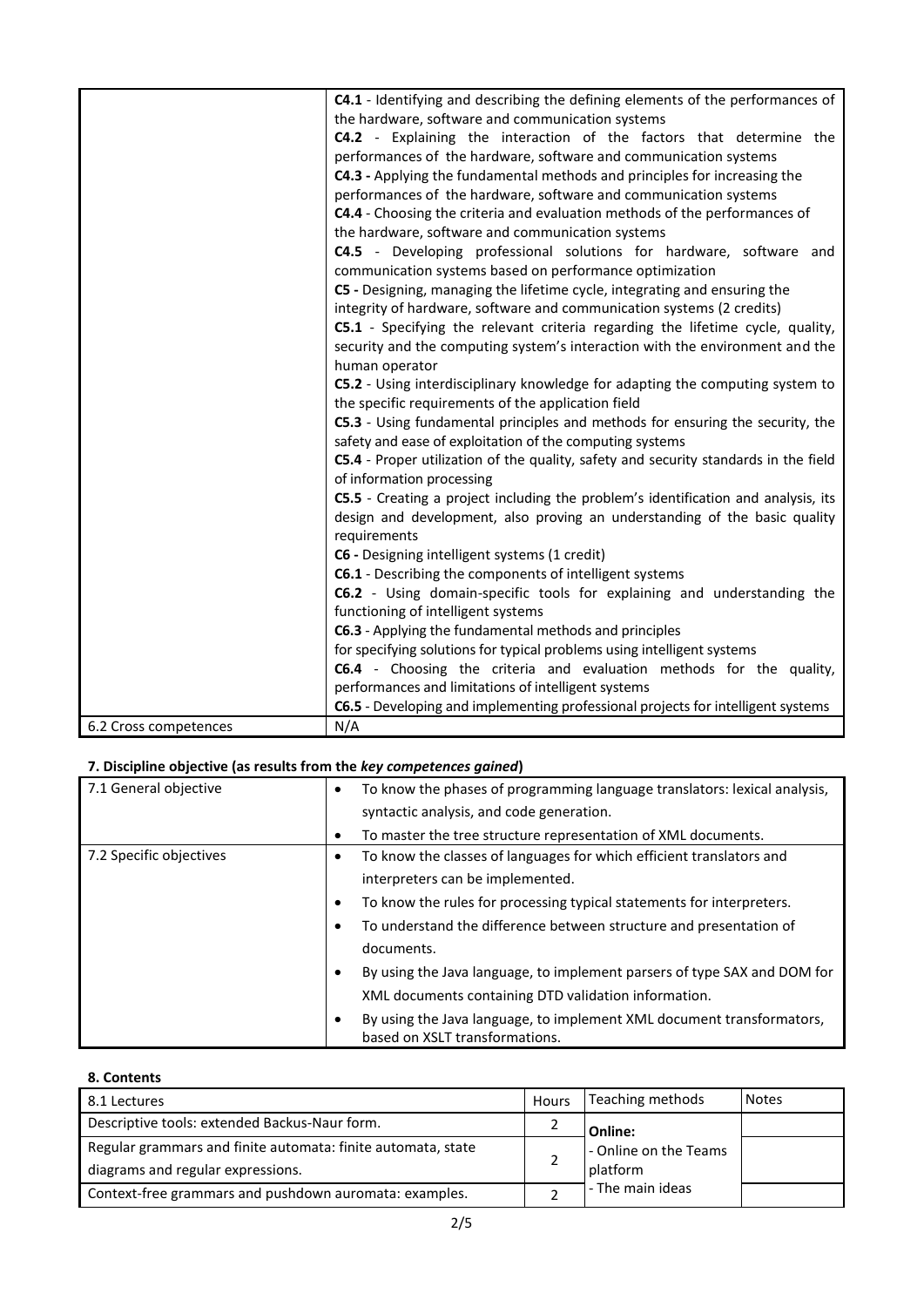| Lexical analysis: modules and interfaces (decomposition of the                                                |                     | presented on slides                          |              |
|---------------------------------------------------------------------------------------------------------------|---------------------|----------------------------------------------|--------------|
| grammar, lexical analyzer interface), construction of the lexical                                             |                     | - Details and examples                       |              |
| analyzer (state diagrams, reserved words method).                                                             | 2                   | at the blackboard                            |              |
|                                                                                                               |                     | (whiteboard), with                           |              |
| LL parsers: the LL(1) parsing algorithm for extended BNF grammars.                                            | 2                   | video, in interaction                        |              |
| LL parsers: computation of FIRST and FOLLOW sets.                                                             | $\overline{2}$      | with the students<br>- There are online      |              |
| LL parsers: examples of recursive-descent applications.                                                       | $\overline{2}$      | consultation hours                           |              |
| Theoretical results concerning the $LL(k)$ and $LR(k)$ grammars.                                              | $\overline{2}$      | - Students are invited                       |              |
| LR parsers: LR(0) states, SLR(1) grammars.                                                                    | $\overline{2}$      | to collaborate in                            |              |
| LR parsers: LALR(1) grammars.                                                                                 | $\overline{2}$      | research projects                            |              |
| LR parsers: the LALR(1) algorithm.                                                                            | $\overline{2}$      | Onsite:                                      |              |
| LR parsers: shift-reduce transitions, chain production elimination.                                           | $\overline{2}$      | - The main ideas with<br>multimedia          |              |
| LR parsers: LR table compression.                                                                             | $\overline{2}$      | techniques                                   |              |
|                                                                                                               |                     | - Details and examples                       |              |
|                                                                                                               |                     | at the blackboard, in                        |              |
|                                                                                                               |                     | interaction with the                         |              |
|                                                                                                               |                     | students                                     |              |
| Basic concepts of attribute grammars.                                                                         | 2                   | - There are<br>consultation hours            |              |
|                                                                                                               |                     | - Students are invited                       |              |
|                                                                                                               |                     | to collaborate in                            |              |
|                                                                                                               |                     | research projects                            |              |
| Bibliography                                                                                                  |                     |                                              |              |
| W.M. Waite and G. Goos, Compiler Construction, Springer-Verlag, 1984.<br>1.                                   |                     |                                              |              |
| I.A. Leția and E.Șt. Chifu, Limbaje formale și translatoare, Ed. Casa cărții de știință, 1998.<br>2.          |                     |                                              |              |
| A.V. Aho, R. Sethi, and J.D. Ullman, Compilers: Principles, Techniques and Tools, Addison-Wesley, 1986.<br>3. |                     |                                              |              |
| 8.2 Applications - Seminars/Laboratory/Project                                                                |                     |                                              |              |
|                                                                                                               | Hours               | Teaching methods                             | <b>Notes</b> |
| Laboratory                                                                                                    |                     |                                              |              |
| W3C XML Recommendation version 1.0.                                                                           | $\overline{2}$      | Online:                                      |              |
| Parsing XML documents ("well-formed").                                                                        | $\overline{2}$      | Online on the Zoom                           |              |
| XML document validation using DTD.                                                                            | $\overline{2}$      | platform                                     |              |
| XML document validation using XSD.                                                                            | $\overline{2}$      | Brief presentation                           |              |
| W3C XPath Recommendation version 1.0.                                                                         |                     | (the teacher) with                           |              |
| W3C XSLT Recommendation version 1.0.                                                                          | 2<br>$\overline{2}$ | screen share,                                |              |
| XSL-FO (XML Stylesheet Language - Formatting Objects) 1.1.                                                    | $\overline{2}$      | examples and                                 |              |
|                                                                                                               |                     | exercises                                    |              |
| XML usage for storing Microsoft Office 2007/2010 documents -<br>Apache POI/XSSF 3.13.                         | 2                   | implemented and                              |              |
|                                                                                                               |                     | tested on the                                |              |
| XML Data Binding using JAXB 2.0.                                                                              | $\overline{2}$      | students' computers,                         |              |
| W3C XQuery Recommendation 1.0, XPath & XSLT 2.0.                                                              | $\overline{2}$      | followed by                                  |              |
| XML document storage in databases.                                                                            | $\overline{2}$      | homework for each                            |              |
| eXist-db XML native DBMS 2.2.                                                                                 | $\overline{2}$      | topic                                        |              |
| XQuery 3.0 and Update extensions in eXist-db                                                                  | $\overline{2}$      | Onsite:                                      |              |
|                                                                                                               |                     | <b>Brief presentation</b>                    |              |
|                                                                                                               |                     |                                              |              |
|                                                                                                               |                     | (the teacher) at the<br>blackboard or on the |              |
| XRX (XForms + REST(ful) + XQuery) Web Application Architecture &                                              |                     |                                              |              |
| Development in eXist-db.                                                                                      | $\overline{2}$      | projector, examples                          |              |
|                                                                                                               |                     | and exercises                                |              |
|                                                                                                               |                     | implemented and                              |              |
|                                                                                                               |                     | tested on the<br>computer (the               |              |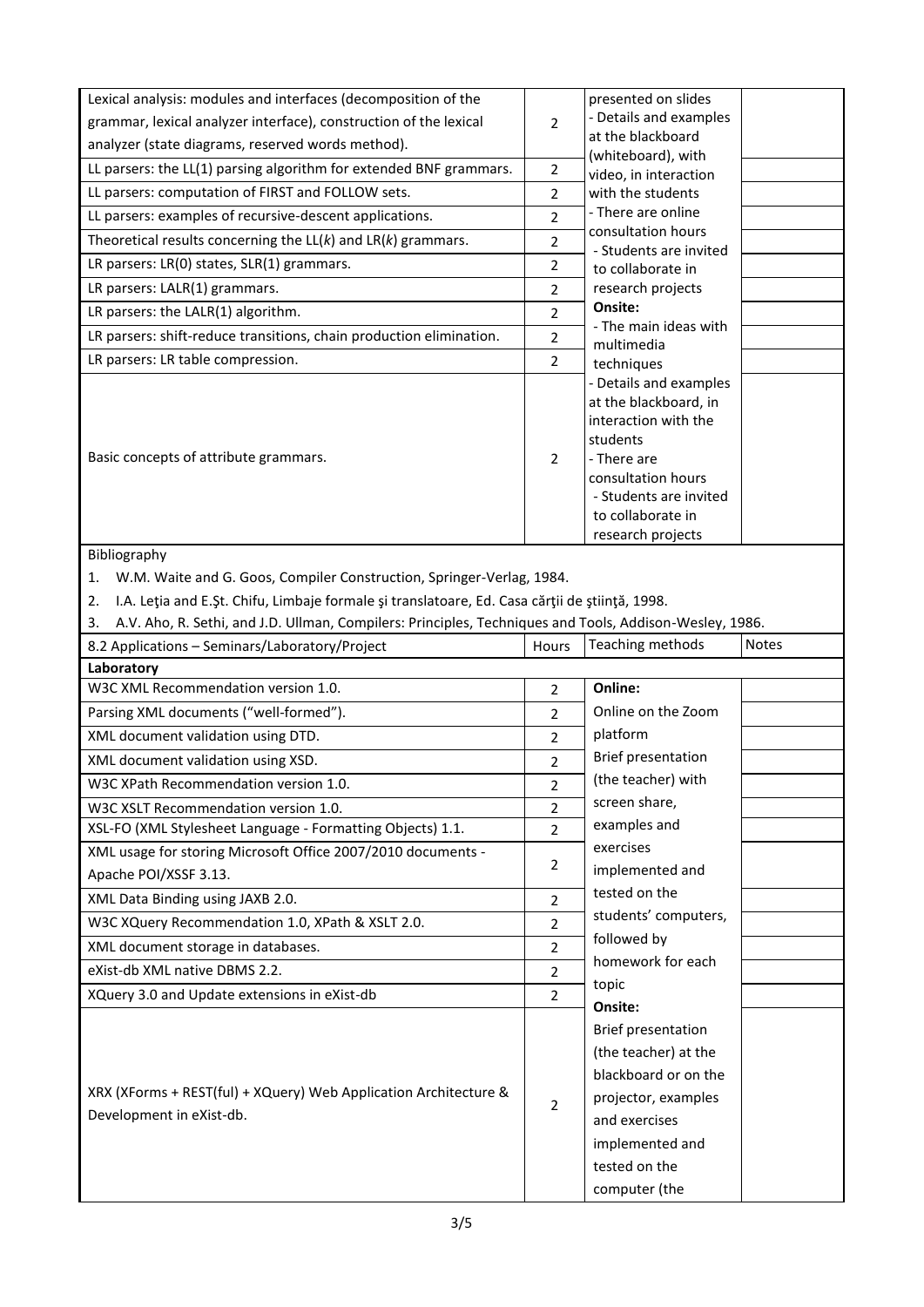|                                                                    |                | students), followed<br>by homework for   |
|--------------------------------------------------------------------|----------------|------------------------------------------|
|                                                                    |                | each topic                               |
| Project                                                            |                |                                          |
| Building recursive-descent parsers from extended BNF grammars.     | $\overline{2}$ | Online:                                  |
| Recursive-descent (RD) applications: expression evaluator.         | $\overline{2}$ | Online on the Teams                      |
| RD applications: interpreter for a language operating on binary    | 2              | platform<br>Brief presentation at        |
| trees.                                                             |                | the blackboard                           |
| RD applications: interpreter for a language operating on lists.    | 2              | (whiteboard or with                      |
| RD applications: interpreter for a language operating on matrices. | $\overline{2}$ | video) (the teacher),                    |
| RD applications: code generator for an imperative language.        | $\overline{2}$ | implementing and<br>testing examples and |
|                                                                    |                | exercises on the<br>students' computers  |
|                                                                    |                | Onsite:                                  |
|                                                                    |                | Brief presentation at                    |
|                                                                    |                | the blackboard (the                      |
| RD test.                                                           | 2              | teacher),                                |
|                                                                    |                | implementing and                         |
|                                                                    |                | testing examples and                     |
|                                                                    |                | exercises on the                         |
|                                                                    |                | computer (the                            |
|                                                                    |                | students)                                |

### Bibliography

- 1. W3C Recommendations (i.e. Standards) appropriate for each Topic.
- 2. Teach Yourself XML in 21 days, Steven Holzner, SAMS Publishing, 2004.
- 3. XML Pocket Reference, 3rd Edition, Simon St. Laurent, Michael Fitzgerald, O'Reilly Media, 2005.
- 4. I.A. Leţia, D. Marcu, B. Ungureanu, Procesoare de limbaje. Îndrumător de laborator, Universitatea Tehnică din Cluj-Napoca, 1995.

*\* Se vor preciza, după caz: tematica seminariilor, lucrările de laborator, tematica și etapele proiectului.*

## **9. Bridging course contents with the expectations of the representatives of the community, professional associations and employers in the field**

It is a specialty course in Computer Science, its syllabus being both classical and modern. It teaches the students with the principles of efficient design and implementation of interpreters and translators for artificial languages. The syllabus of the course has been discussed with other important universities and companies from Romania, Europe, and USA. This syllabus has been evaluated by Romanian governmental agencies (CNEAA and ARAIS).

#### **10. Evaluation**

| Activity type | Assessment criteria                                | Assessment methods                                                                                                                                                                                                                                                                                                                                                                                                                                                                              | Weight in the<br>final grade |
|---------------|----------------------------------------------------|-------------------------------------------------------------------------------------------------------------------------------------------------------------------------------------------------------------------------------------------------------------------------------------------------------------------------------------------------------------------------------------------------------------------------------------------------------------------------------------------------|------------------------------|
| Lectures      | - Problem-solving skills<br>- Attendance, Activity | Online:<br>- Gradual evaluation during the online<br>lectures, based on a dialog with the<br>students during the lectures<br>- There is an online consultation hour<br>meeting before the exam, during which<br>bonuses for the final exam are granted<br>- The final exam is oral, as an online<br>meeting on the Teams platform<br>Onsite:<br>- Gradual evaluation during the lectures,<br>based on a dialog with the students and<br>their activity at the blackboard during<br>the lectures | 44%                          |